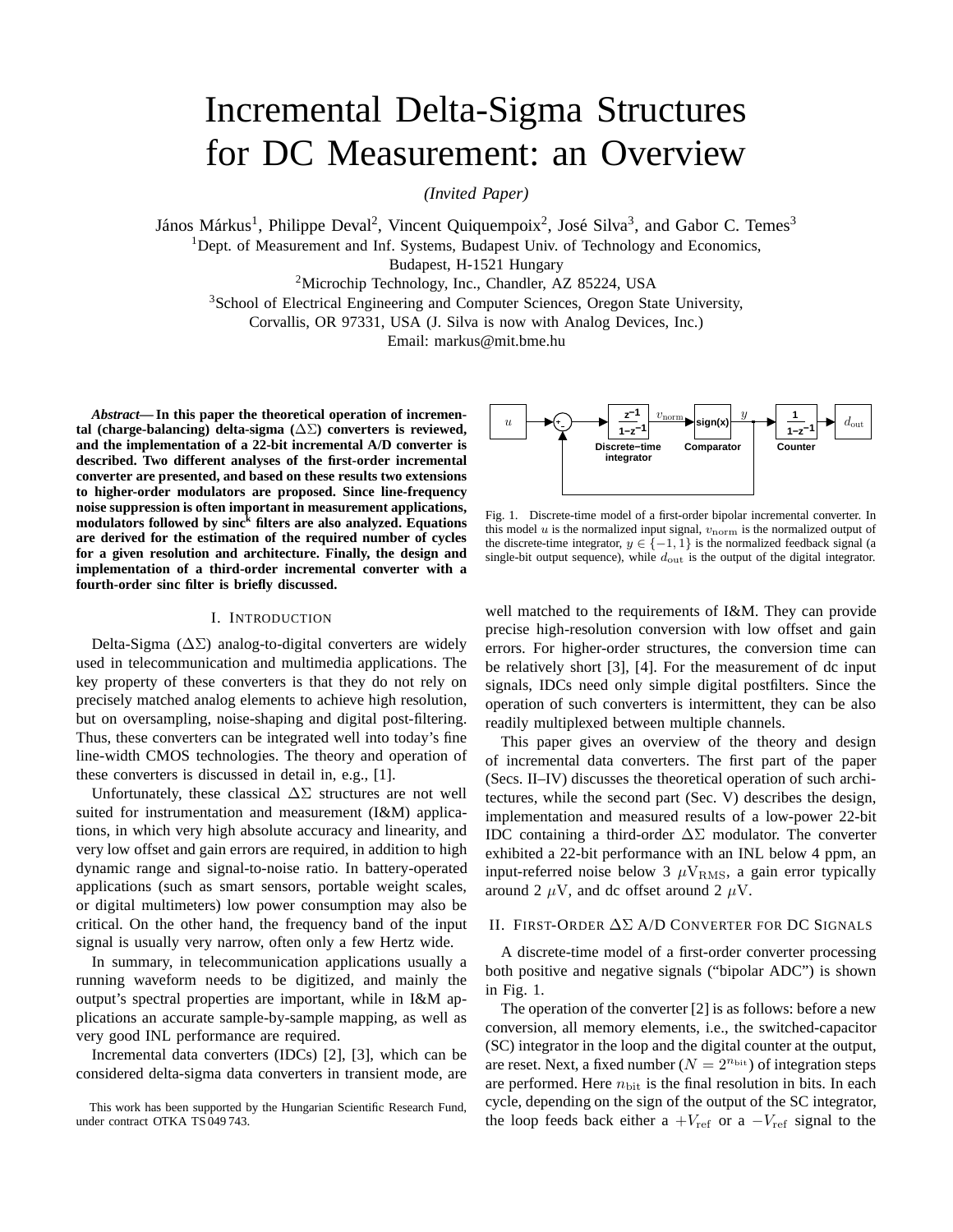input of the integrator.

The exact behavior of this architecture can be analyzed in two different ways. One is to use time-domain analysis to derive the output signal  $(v_{\text{norm}})$  of the internal integrator at cycle  $n$ . Another way is to use  $z$ -domain analysis, then return to the time domain and find the quantization error. Since these two analyses result in two different higher-order extensions of the original first-order converter, they are performed briefly in the next two subsections. Throughout the derivations, normalized signals are used, i.e., all analog signals are scaled by the reference level  $V_{ref}$ .

## *A. Analysis of the Output of the Integrator in the Time-Domain*

The output of the delaying SC integrator  $(v_{\text{norm}})$  in time step  $n$  equals the accumulated sum of its input which is the difference of the input signal  $u[i]$  and the feedback signal  $y[i]$ :

$$
v_{\text{norm}}[n] = \sum_{i=0}^{n-1} (u[i] - y[i]), \tag{1}
$$

assuming  $v_{\text{norm}}[0] = 0$  (note that  $u \in [-1, +1]$  and  $y \in$  $\{-1,+1\}$ ). With proper signal management (see [2] and [4, Sec. 2.1.3]), it can always be ensured that  $v_{\text{norm}} \in [-1, 1]$ , i.e., in time step  $N$ ,

$$
\left|\overline{u} - \frac{1}{N} \sum_{i=0}^{N-1} y[i]\right| \le \frac{1}{N},\tag{2}
$$

where  $\overline{u}$  is the estimate of the mean value of the input signal.

Eq. 2 gives the key to performing analog-to-digital conversion with such an architecture: it shows that the error between the unknown input signal  $\overline{u} = \overline{V_{\text{in}}}/V_{\text{ref}}$  and the sum of the known terms  $y[i]$  and N is bounded by a known limit. In a bipolar analog-to-digital converter, the maximum error between the normalized input and its digital representation is LSB/2, where LSB =  $2u_{\text{max}}/2^{n_{\text{bit}}}$ ,  $u_{\text{max}}$  is the maximum normalized input signal ( $u_{\text{max}} = 1$  in this case), and  $n_{\text{bit}}$  is the resolution in bits. Thus,  $1/N = \text{LSB}/2 = 1/2^{n_{\text{bit}}}$ . This means that to achieve  $n_{\text{bit}}$  resolution, the converter has to be operated through  $N = 2^{n_{\text{bit}}}$  cycles. Note that the digital filter, which provides an estimate of the input signal, according to (2), is a discrete-time integrator, operated in transient mode. Since the input signal to this filter is a single-bit sequence, this integrator may be realized by a simple up/down counter [2].

## *B. Analysis in the* z*-Domain*

The first-order incremental converter may also be analyzed using classical  $\Delta\Sigma$  modulator methods. With this technique, the operation of the converter is analyzed in the  $z$ -domain, and then the result is converted back to the time-domain and finiteduration operation. To use linear system analysis, the nonlinear quantizer is modelled by an adder, which adds the appropriate quantization error  $(\varepsilon[i], E(z))$  to the quantizer input.

Using z-domain analysis, the output of the modulator  $Y(z)$ is

$$
Y(z) = z^{-1}U(z) + (1 - z^{-1})E(z),
$$
 (3)

and the final output becomes

$$
D_{\text{out}}(z) = \frac{z^{-1}}{1 - z^{-1}}U(z) + E(z).
$$
 (4)

Switching back to time-domain and evaluating the output at  $i = n$  leads to

$$
D_{\text{out}}[n] = \sum_{i=0}^{n-1} u[i] + \varepsilon[i]. \tag{5}
$$

Rearranging this equation, and assuming that  $\varepsilon[i] = y[i]$  –  $v_{\text{norm}}[i] \in [-1, +1]$  (i.e., the quantizer is not overloaded), results in an expression similar to (2):

$$
\left|\overline{u} - \frac{1}{N}D_{\text{out}}[N]\right| \le \frac{1}{N}.\tag{6}
$$

The main difference between the two analysis methods is that in the current case the *bounded internal quantization* error was used to obtain an upper bound on the final output quantization error, while in the previous case the *bounded output of the integrator* resulted in keeping the output quantization error under a given limit. These two conditions lead to two different extensions of the incremental converter to higher-order  $\Delta\Sigma$ loops, discussed later in Sec. III.

## *C. Improvements of the First-Order Converter*

As it was shown in the previous analysis, the first-order converter's biggest drawback is that for  $n_{\text{bit}}$ -bit precision it requires  $N = 2^{n_{\text{bit}}}$  clock cycles (e.g., for  $n_{\text{bit}} = 16$ ,  $N =$ 65, 536), which leads to a very slow conversion.

Before the discussion of IDCs based on higher-order  $\Delta\Sigma$ loops (Sec. III), structures which retain the first-order loop but improve its operation are reviewed. Most of these modifications are based on the fact, that with proper signal management, the quantization error of the conversion is available in analog form at the output of the switched-capacitor integrator, i.e.,

$$
v_{\text{norm}}[N] = -2q,\tag{7}
$$

where  $q$  is the quantization error of the output of one conversion cycle, and  $v_{\text{norm}}[N]$  is the normalized output of the integrator at the end of the conversion [4, Sec. 2.1.3]. This is a large signal (the analog signal swing is between  $\pm V_{\text{ref}}$ ), which can be further digitized, and the result may be used to refine the output.

The easiest way to reduce the required number of cycles for the conversion is to apply a Nyquist-rate A/D converter which takes  $v_{\text{norm}}[N]$  as an input signal and converts it to a digital word. This can be concatenated with the output of the IDC to obtain a more accurate result. Using the comparator already in the circuit as a single-bit A/D, the resolution may be increased by one bit, or the required number of cycles can be halved. This idea was actually utilized in the original circuit of [2]. In [5], a multibit Nyquist-rate A/D converter was placed into the circuit to convert  $v_{\text{norm}}[N]$  into a digital correction word. More sophisticated solutions used the same hardware to process the output of the integrator: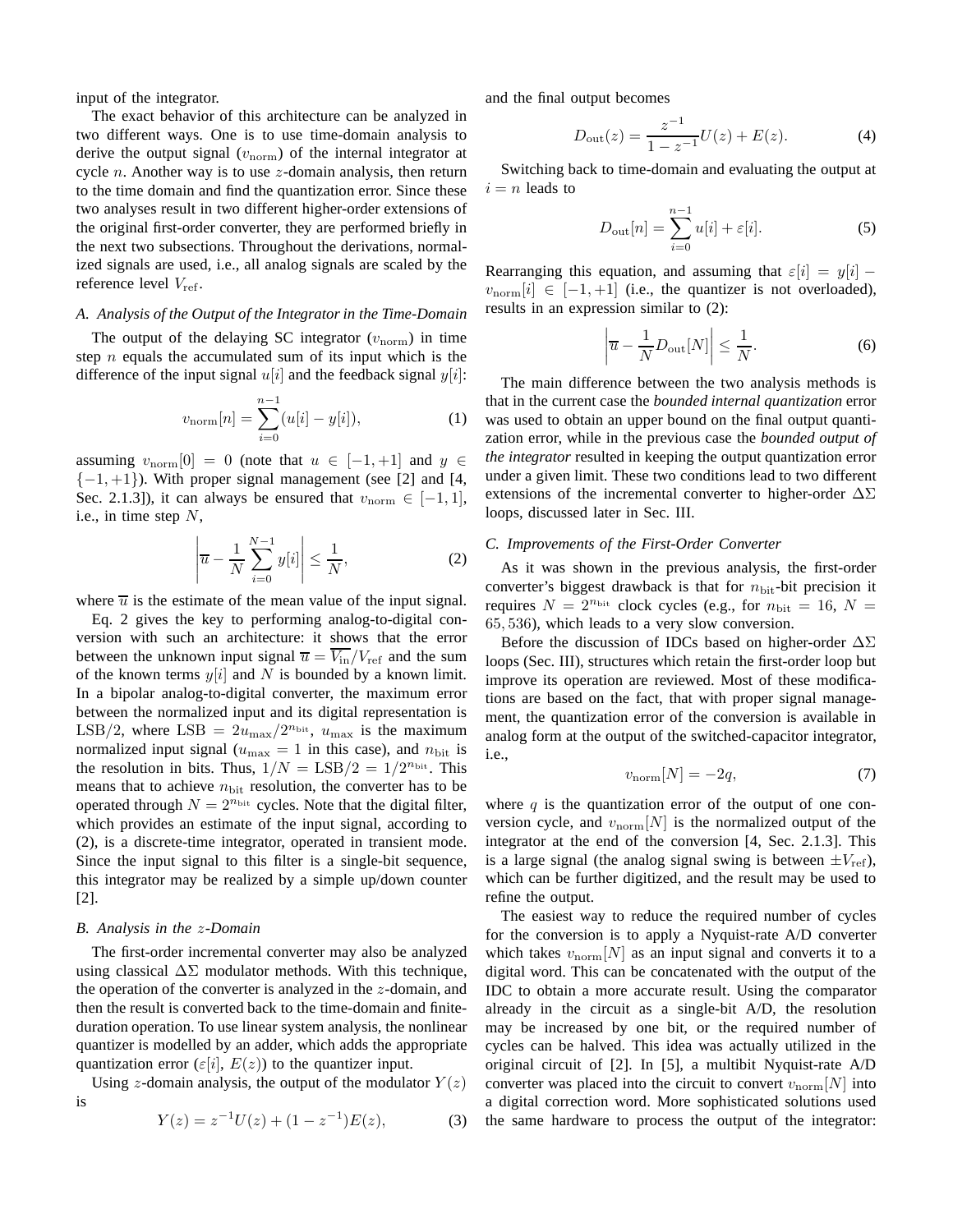In [6], successive approximation was used at the end of the conversion, while [7] and [8] introduced the extended-counting principle based an algorithmic conversion, and [9] proposed a two-step algorithmic converter, resulting in very low power and reduced chip area.

Another solution to reduce the number of cycles is to use a multi-stage (MASH) incremental converter. A twostage architecture was described in [10], reducing the required number of cycles to about  $N = 2^{n_{\text{bit}}/2}$ . A similar solution was proposed in [11].

Another way of extending the resolution of incremental converters is to use a higher-order single-stage loop. The theory for such incremental converters utilizing a cascadedintegrators/feed-forward (CIFF)  $\Delta\Sigma$  architecture has been published earlier by some of the present writers in [3]. In addition, the detailed description of a 22-bit, third-order IDC has been presented by us in [12]. Here, the theory is extended to two types of modulators based on [4, Sec. 3.2] (Sec. III), the design equations for modulators followed by  $\text{sinc}^k$  filters are given (Sec. IV), and the design of the high-resolution converter is briefly discussed (Sec. V).

# III. EXTENSIONS TO HIGHER-ORDER ∆Σ MODULATORS

In the previous section, two different analyses of the firstorder incremental converter were given: it was shown that the bounds on either the internal quantization error or on the output of the analog integrator can be used to determine the required number of cycles  $(N)$  for a given resolution  $(n_{\text{bit}})$ . Based on these criteria, two generalizations of the first-order converter are derived in the following.

## *A. Modulators with Maximally Flat Noise Transfer Function*

Consider a higher-order modulator whose output is given by

$$
Y(z) = z^{-k}U(z) + (1 - z^{-1})^{L_a}E(z),
$$
 (8)

where  $E(z)$  is the normalized quantization error of the internal quantizer,  $U(z)$  is the normalized input signal,  $L_a$  is the order of the analog modulator, and  $k \leq L_a$  holds. To ensure the stability of such  $\Delta \Sigma$  modulator for  $L_a > 2$ , multibit (llevel) internal quantizer may be used [1, Chap. 4]. As the nonlinearity of the multibit feedback DAC will cause severe degradation in the performance, the DAC linearity must be improved, usually by a dynamic mismatch shaping algorithm [1, Chap. 6].

As for the first-order modulator, if  $L_d = L_a$  digital integrators are applied at the output of the modulator, the final digital output will contain the sum of the  $L_a$ th integral of the unknown input signal and the last sample of the internal quantization error:

$$
D_{\text{out},L_a}(z) = \frac{z^{-k}}{(1-z^{-1})^{L_a}}U(z) + E(z). \tag{9}
$$

In the time-domain (assuming  $k = 0$  for simplicity, which can always be ensured [13]) this becomes

$$
D_{\text{out},L_a}[n] = \underbrace{\sum_{k_{L_a=0}}^{n} \sum_{k_{L_a=1}=0}^{k_{L_a}} \cdots \sum_{k_1=0}^{k_2}}_{L_a} u[k_1] + \varepsilon[n].
$$
 (10)

If the input signal is constant  $(u = \overline{u})$ , e.g., sampled and held using an S/H circuit, then

$$
D_{\text{out},L_a} = \binom{n + L_a - 1}{L_a} \overline{u} + \varepsilon [n]. \tag{11}
$$

Note that if no S/H circuit is used in front of the converter, then the output signal  $D_{\text{out},L_a}$  is only an estimate of  $\overline{u}$ , but the variance of any noise on  $\overline{u}$  is greatly reduced by the internal oversampling and the low-pass filtering effect of converter [3], [4, Sec. 4.1].

From this equation, proceeding as in Sec. II-B, the quantization error  $q$  of the conversion can be found:

$$
q = \frac{\varepsilon[N]}{\binom{N+L_a-1}{L_a}} \le \frac{1}{(l-1)\binom{N+L_a-1}{L_a}},\tag{12}
$$

where  $\varepsilon[N] \in [-1/(l-1), 1/(l-1)]$  is the quantization error of the internal  $l$ -level quantizer in time step  $N$ . The maximum quantization error must be equal to half LSB of the target resolution. Since in higher-order architectures the input signal  $(V_{\text{in}})$  must be limited to a fraction of the reference signal  $(V_{ref})$  to prevent the integrators and the internal quantizer from saturation, i.e.,  $V_{\text{in}}/V_{\text{ref}} = u \leq u_{\text{max}} < 1$ , the LSB of the bipolar converter can be defined as  $2u_{\text{max}}/2^{n_{\text{bit}}}$ . Then, the following equality has to be fulfilled by  $N$ :

$$
\frac{u_{\text{max}}}{2^{n_{\text{bit}}}} = \frac{1}{(l-1)\binom{N+L_a-1}{L_a}},\tag{13}
$$

from which the required number of cycles  $N$  for a given resolution  $n_{\text{bit}}$  can be found:

$$
\binom{N+L_a-1}{L_a} = \frac{2^{n_{\text{bit}}}}{(l-1)u_{\text{max}}}.\tag{14}
$$

As an example, for 16-bit resolution, with a second-order architecture, assuming  $l = 5$  and  $u_{\text{max}} = 0.8$ ,  $N = 203$ results.

#### *B. The Cascaded-Integrators, Feed-Forward Structure*

As shown in Sec. II-A, the bound on the output of the (last) analog integrator may also be used to obtain the final quantization error. This method is effective for higher-order converters, however, only if the output of the last integrator does not contain the input signal itself. This property can be ensured by using the Cascaded-Integrators, Feed-Forward (CIFF) structure [14], where the input signal is also fed to the input of the quantizer [13]. A third-order CIFF example is shown in Fig. 2. In the following, a single-bit internal quantizer is assumed to avoid dealing with the problems of the multibit feedback DAC.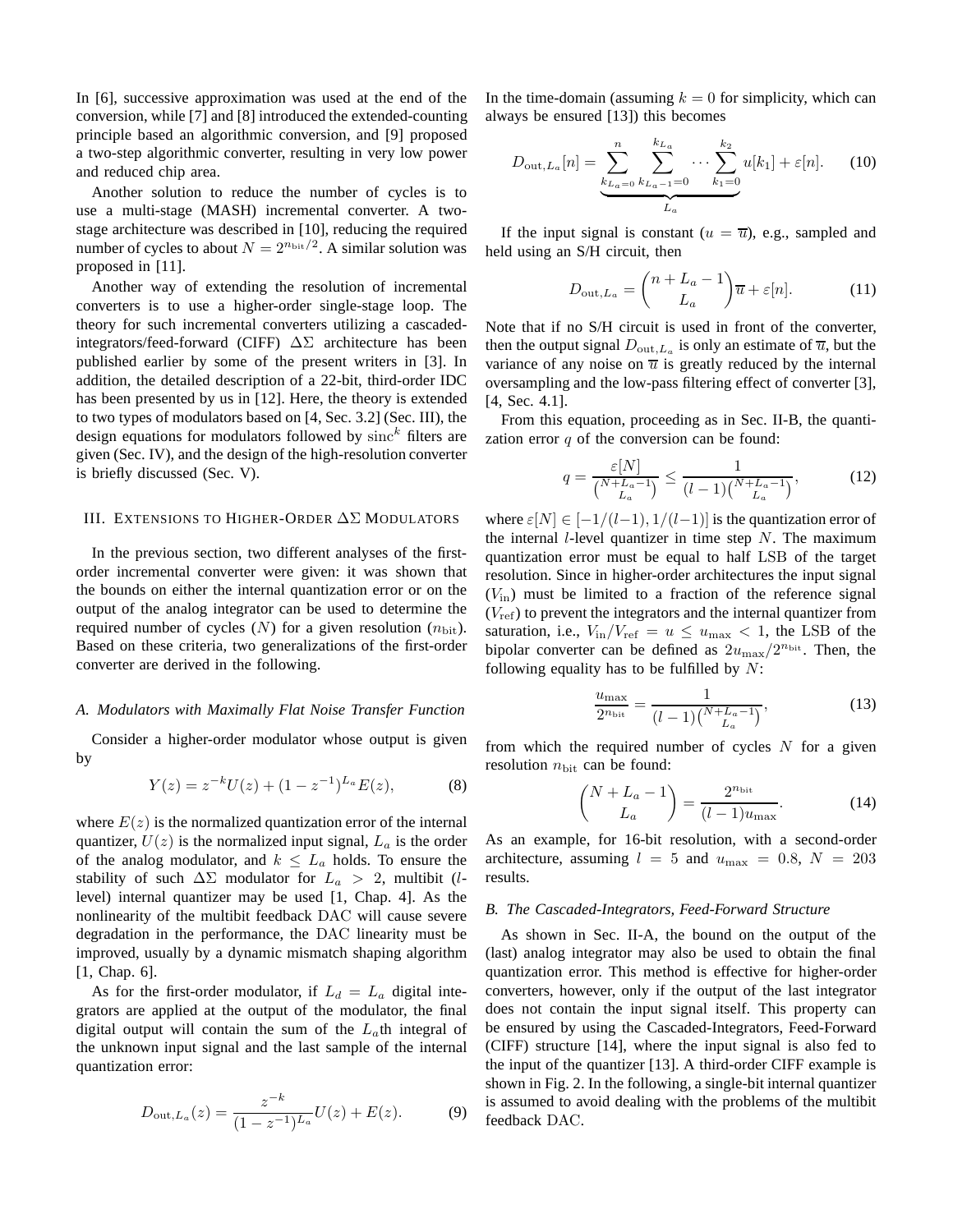

Fig. 2. A third-order *Cascaded Integrator, Feed-Forward (CIFF)* architecture with the input signal fed forward to the input of the quantizer.  $a =$ [1.4, 0.99, 0.47],  $b = 0.5674$ ,  $\mathbf{c} = [0.5126, 0.3171]$ ,  $u_{\text{max}} = 0.67$ .

The key property of this architecture is that the signal transfer function of the modulator  $STF(z) = 1$ , i.e., the output of the modulator is  $Y(z) = U(z) + NTF(z)E(z)$ , and thus the signal entering to the integrator stages is  $U(z) - Y(z) =$  $NTF(z)E(z)$ . This way, the integrators in the loop do not process the input signal, only the shaped internal quantization error. This architecture has several additional benefits [15].

The output of the last (third) integrator in the loop in timestep  $n$  is the triple sum of the difference of the input and the feedback signal multiplied by the gain factors in the loop (cf. Fig. 2) [3]:

$$
v_{3,\text{norm}}[n] = c_2 c_1 b \sum_{m=0}^{n-1} \sum_{l=0}^{m-1} \sum_{k=0}^{l-1} (u[k] - y[k]). \tag{15}
$$

If the loop is stabilized by appropriate feedforward gains [14], the normalized output swing of the last integrator can be kept between  $\pm 1$  by appropriately setting the  $c_i$  scaling coefficients. Then, similarly to the previous cases, there is a relation giving an upper bound on the difference of the unknown constant input signal and some known terms:

$$
\left| {N \choose 3} \overline{u} - \sum_{m=0}^{N-1} \sum_{l=0}^{m-1} \sum_{k=0}^{l-1} y[k] \right| \le \frac{1}{c_2 c_1 b}.
$$
 (16)

From this, the half LSB of the target resolution may be obtained:

$$
\frac{1}{c_2 c_1 b\binom{N}{3}} = \frac{\text{LSB}}{2} = \frac{u_{\text{max}}}{2^{n_{\text{bit}}}}.\tag{17}
$$

Rearranging this equation, the required number of cycles to achieve a given resolution can be calculated from

$$
\binom{N}{L_a} = \frac{2^{n_{\text{bit}}}}{u_{\text{max}} \left(\prod_{i=1}^{L_a - 1} c_i\right) b},\tag{18}
$$

which gives an expression similar to (14). The main difference is that the number of levels in the quantizer are replaced by the gain factors of the loop. As an example, a 20-bit converter with third-order modulator and  $u_{\text{max}} = 0.67$  and with gain factors given in Fig. 2, the required number of cycles  $N = 468$ .

## IV. LINE NOISE SUPPRESSION

In the previous subsections two extensions of the original first-order incremental converter were presented. In (10) and (16) the required digital filters to process the output of the modulator were also implied: in both cases, cascade-ofintegrators (CoI) filters, operated in a transient mode, were required to calculate the output of the converter. The number of digital integrators  $(L_d)$  was equal to the order of the modulator  $(L_a)$ .

The higher-order ADCs discussed above have a practical disadvantage compared to the first-order converter: these converters cannot provide a suppression of a periodic noise, such as 50 or 60 Hz line noise [4, Secs. 4.1.2, 4.1.3]. In some cases, suppression of the line frequency noise is essential for precise measurements in I&M applications. Then, the digital filter following the modulator has to be modified to meet this requirement. One possibility is to use a higher-order  $\text{sinc}^k$ filter [16], in which case the required number of cycles cannot be calculated anymore using (14) or (18), but can be derived as follows.

An  $L_d$ th-order sinc filter with a decimation ratio of M has the transfer function

$$
H(z) = \frac{1}{M^{L_d}} \left( \frac{1 - z^{-M}}{1 - z^{-1}} \right)^{L_d}.
$$
 (19)

To design the filter, one has to find the order  $L_d$ , and the decimation (or oversampling) ratio of the filter  $M$ .  $M$  also gives the ratio between the clock rate and the first null of the transfer function. Since incremental converters are used in a transient mode, as in the previous discussions, time-domain methods can be used to find  $M$ , and thus the required number of cycles N. In the following analysis, systems with filter order  $L_d = L_a$  and  $L_d = L_a + 1$  are examined. It can be proven that filters with higher orders do not give optimal trade-off between the required number of cycles and circuit complexity [4, Sec. 4.2.1]. Note that when the value of  $M$  required for a given resolution is derived, it is advantageous to increase it to be a power of 2: this way,  $1/M^{L_d}$  can be implemented very easily, e.g., using a shift register.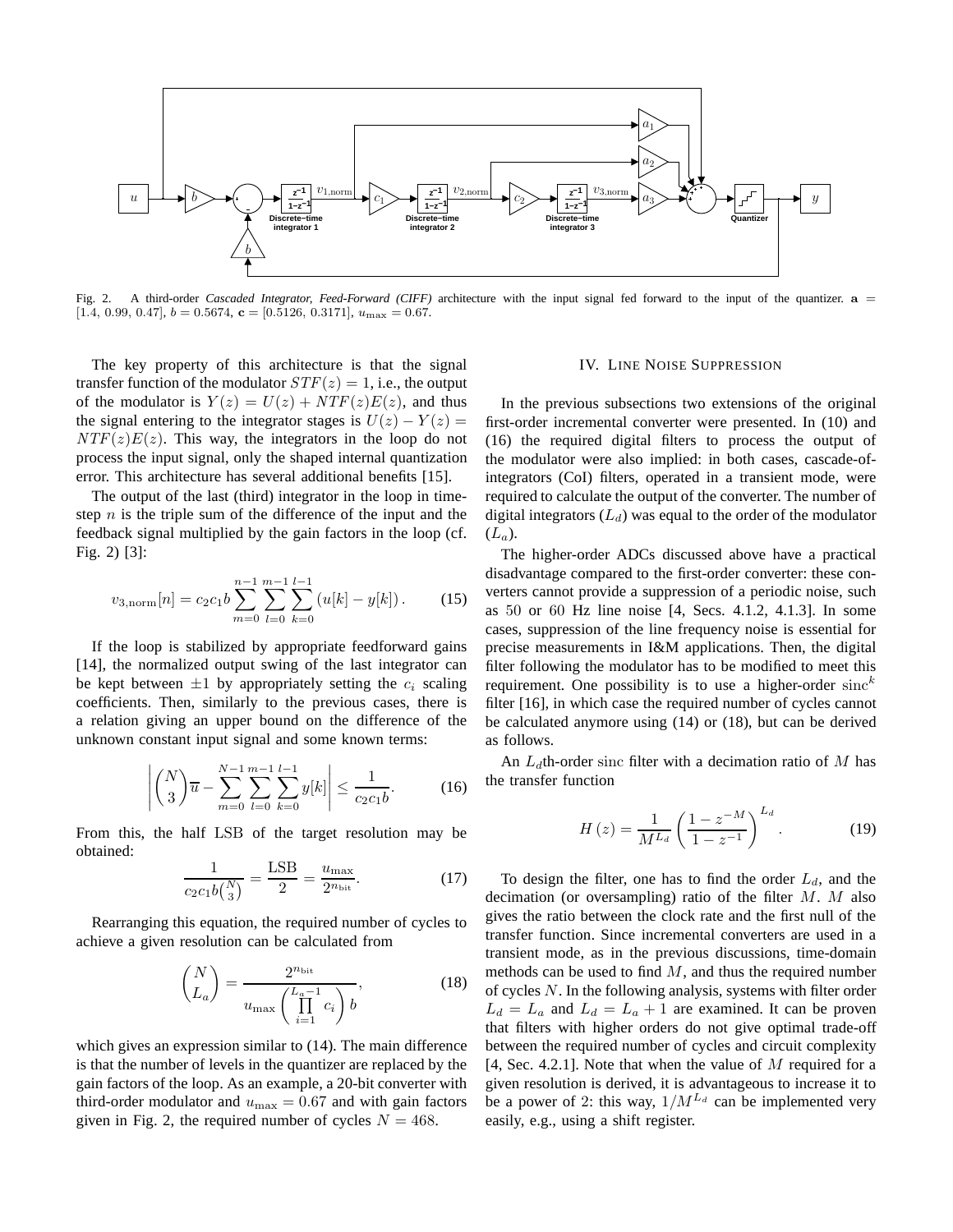#### *A. Modulators with Maximally Flat* NTF*s*

*1)*  $L_d = L_a$ : Consider an  $L_a$ th-order  $\Delta \Sigma$  modulator with a maximally flat NTF, followed by an  $L_d$ th-order sinc $L_d$  filter, where now  $L_d = L_a = L$ . In this case, the combined transfer function of the modulator and the filter becomes

$$
D_{\text{out}}(z) = H(z)U(z) + H(z)(1 - z^{-1})^L E(z) =
$$
  
= 
$$
\frac{1}{M^L} \left(\frac{1 - z^{-M}}{1 - z^{-1}}\right)^L U(z) + \frac{1}{M^L} (1 - z^{-M})^L E(z),
$$
 (20)

where  $H(z)$  is defined in (19). Thus, the input signal is filtered by a regular higher-order sinc filter, which does not affect the input signal at dc, and which provides periodic noise suppression at its zeros.

To find the required number of cycles for a given resolution, the largest output error has to be found, and equated to the half LSB of the target resolution. Considering a third-order structure  $(L = 3)$ , the error at the output is given by

$$
Q(z) = \frac{1}{M^L} (1 - z^{-M})^L E(z) =
$$
  
= 1/M<sup>3</sup>(1 - 3z<sup>-M</sup> + 3z<sup>-2M</sup> - z<sup>-3M</sup>)E(z). (21)

The finite impulse response of this transfer function (without the scaling coefficient) is shown in Fig. 3(a). From this equation and the figure, two conclusions can be drawn: (i) to fill the digital filter with valid data, the minimum required number of cycles is  $N = 3M$ , and (ii) the worst-case sequence of the internal quantization error (assuming an l-level quantizer) is when the error samples take on their positive (negative) maximum value, whenever the filter coefficient is positive (negative). That is, the worst-case sequence is  $\varepsilon[i] = (1, -1, -1)$  $(1, -1)/(l - 1)$  at time steps 0, M, 2M and 3M, respectively. This gives for the upper bound for the final quantization error

$$
|q| \le \frac{1+3+3+1}{M^3(l-1)} = \frac{8}{M^3(l-1)},
$$
\n(22)

which must equal the half LSB of the target resolution:

$$
\frac{8}{M^3(l-1)} = \frac{u_{\text{max}}}{2^{n_{\text{bit}}}}.\tag{23}
$$

From this equation, M can be calculated

$$
M = \sqrt[3]{\frac{8 \cdot 2^{n_{\text{bit}}}}{u_{\text{max}}(l-1)}},\tag{24}
$$

and the required number of cycles is  $N = 3M$ .

2)  $L_d = L_a + 1$ : Consider now the case when the modulator order is  $L_a = 3$  and that of the sinc filter is  $L_d = L_a + 1 = 4$ . In this case, the merged NTF of the system becomes

$$
\frac{D_{\text{out}}(z)}{E(z)} = \frac{1}{M^4} \frac{\left(1 - z^{-M}\right)^4}{1 - z^{-1}} =
$$
  
= 
$$
\frac{1}{M^4} \frac{1 - z^{-M}}{1 - z^{-1}} \left(1 - z^{-M}\right)^3, \quad (25)
$$

which is the product of an  $L_a$ th-order differential filter and a first-order sinc filter. The impulse response of such a filter is

shown in Fig. 3(b). In this case, many samples of the internal quantization error  $\varepsilon[i]$  are weighted and summed together to get the output quantization error  $q$ . Thus, statistical methods have to be used to find the statistical properties of the final quantization error. If the internal quantization error  $\varepsilon[i]$  has approximately uniform distribution between  $\pm 1/(l - 1)$ , (i.e.,  $m_{\varepsilon} = 0$  and  $\sigma_{\varepsilon}^2 = 4 \cdot 1^2 / 12(l-1)^2$ , the output quantization error has an approximately Gaussian distribution, according to the central limit theorem. The output variance is the sum of the variances of the individual samples, weighted by the square of the filter coefficients:

$$
\sigma_q^2 = \frac{4 \cdot 1^2}{12M^8(l-1)^2} (M \cdot 1^2 + M \cdot 3^2 + M \cdot 3^2 + M \cdot 1^2) = \frac{20}{3M^7(l-1)^2}.
$$
 (26)

Since the output error distribution is approximately Gaussian, one may estimate its lower and upper bounds as  $k\sigma_q$ , where  $k \geq 3$ . In this case, the expected maximum output error becomes

$$
k\sigma_q = \frac{k}{M^{3.5}(l-1)}\sqrt{\frac{20}{3}},
$$
\n(27)

which equals to half LSB of the target resolution:

$$
\frac{k}{M^{3.5}(l-1)}\sqrt{\frac{20}{3}} = \frac{\text{LSB}}{2} = \frac{u_{\text{max}}}{2^{n_{\text{bit}}}},\tag{28}
$$

from which

$$
M = \sqrt[3.5]{\frac{k2^{n_{\text{bit}}}\sqrt{20/3}}{(l-1)u_{\text{max}}}},
$$
\n(29)

and the required number of cycles  $N = 4M$  follows. Note that simulations indicate that  $k = 5$  (i.e., using a "5-sigma" rule") gives correct M and N values [4, Sec. 4.2.1].

# *B. Modulators with CIFF Structure*

As already noted in Sec. III-B, the performance of one-bit modulators is not degraded by imperfections of the feedback DAC, and hence they are often used. Thus, in this section, one-bit CIFF structures followed by sinc filters are examined. However, the analysis of such systems is more difficult in the time domain, since the stabilization of the one-bit loop is achieved by shifting the poles from  $z = 0$  in the NTF, which now has an infinitely long impulse response. As before, two cases are of interest, when the loop and filter orders are the same  $(L_d = L_a)$ , and when the filter order is higher by one than the order of the loop ( $L_d = L_a + 1$ ). In the following, third-order modulator will be assumed.

*1)*  $L_d = L_a$ : The required number of cycles using sameorder sinc filter at the output can be calculated as follows. The NTF of the system depicted on Fig. 2 is

$$
NTF(z) = \frac{(1 - z^{-1})^3}{D(z)},
$$
\n(30)

where  $D(z)$  contains the stabilizing poles of the modulator. Combining this with the transfer function of the same-order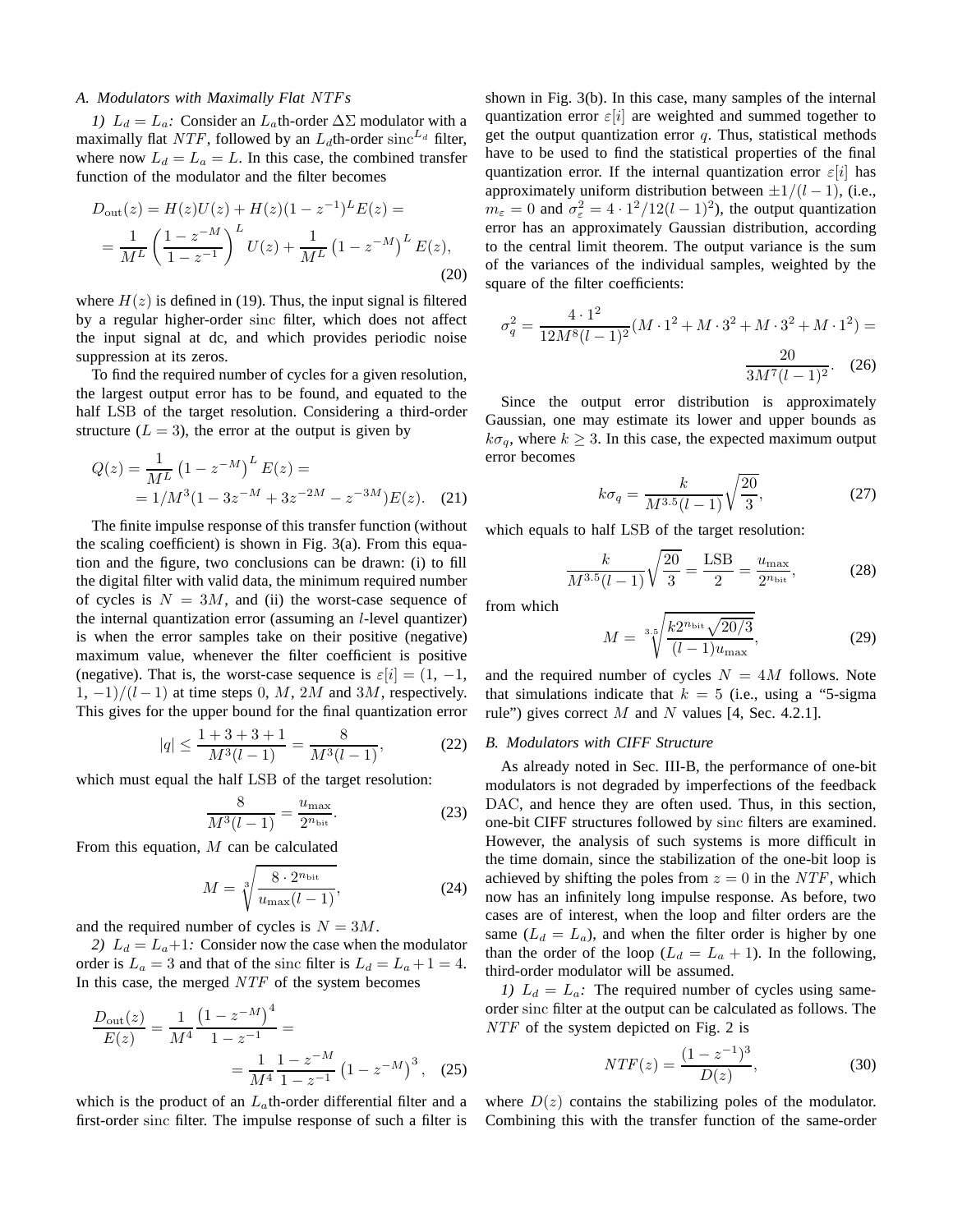

Fig. 3. Merged impulse responses of the NTF of the  $\Delta\Sigma$  modulator and the sinc filter without scaling, with a decimation ratio  $M = 50$ . (a) third-order maximally flat modulator and third-order sinc filter (b) third-order maximally flat modulator and fourth-order sinc filter (c) third-order CIFF modulator and third-order sinc filter and (d) third-order CIFF modulator and fourth-order sinc filter.

sinc filter, the merged NTF from the internal quantizer to the output of the filter becomes

$$
D_{\text{out}}(z)/E(z) = \frac{1}{M^3} \frac{\left(1 - z^{-M}\right)^3}{D(z)}.
$$
 (31)

A typical example of the impulse response of the merged transfer function is shown in Fig.  $3(c)$ : the response of the filter  $1/D(z)$  is convolved with that of the differential response of Fig. 3(a). The required number of cycles thus  $N = 3M + m$ , where  $m$  is the number of samples required for the settling of the low-pass filter  $1/D(z)$ , while M is the decimation ratio of the sinc filter. Note that if the sinc filter is realized using the Hogenauer-structure [16], the output sample of the filter at time  $3M + m$  is not available, thus one has to wait for the first valid decimated sample at time  $4M$ . An alternative possibility is to enlarge  $M$ , which causes smaller quantization error at the output and then ignore the error introduced by neglecting the last  $m$  samples of the transient.

To estimate the required number of samples, the bound on the output of the last integrator can be used. Due to the feedforward structure, this signal contains only the quantization error, so

$$
V_{3,\text{norm}}(z) = \frac{bc_1c_2}{D(z)}E(z) < 1,\tag{32}
$$

i.e.,

$$
\frac{1}{D(z)}E(z) < \frac{1}{bc_1c_2} \tag{33}
$$

holds. Substituting this inequality into (31) leads to

$$
\frac{1}{M^3} \frac{\left(1 - z^{-M}\right)^3}{D(z)} E(z) < \frac{1}{M^3} \frac{\left(1 - z^{-M}\right)^3}{bc_1c_2}.\tag{34}
$$

With this substitution, the problem becomes similar to the previous case (maximally flat NTF with same-order sinc filter). Using the results derived there, the bound on the maximum output error becomes

$$
\frac{1}{M^3} \frac{\left(1 - z^{-M}\right)^3}{D(z)} E(z) < \frac{1}{M^3} \frac{8}{bc_1 c_2},\tag{35}
$$

which equals the half LSB of the target resolution  $(u_{\text{max}}/2^{n_{\text{bit}}})$ . This leads to

$$
M = \sqrt[3]{\frac{8 \cdot 2^{n_{\text{bit}}}}{bc_1 c_2 u_{\text{max}}}},\tag{36}
$$

and  $N = 3M + m$ .

2)  $L_d = L_a + 1$ : The last case discussed here is when a one-bit, third-order CIFF modulator is followed by a fourthorder sinc filter. In this case, the merged NTF of the system becomes

$$
D_{\text{out}}(z)/E(z) = \frac{1}{M^4} \frac{\left(1 - z^{-M}\right)^3}{D(z)} \frac{1 - z^{-M}}{1 - z^{-1}}.
$$
 (37)

Its typical transient response can be seen on Fig. 3(d) (convolution of the response of Fig. 3(c) with a first-order sinc filter). Thus, the required number of cycles is  $N = 4M + m$ .

To find  $M$ , the bound on the output of the last integrator may again be used. Since both this signal and the final output signal contain many samples of the internal quantizer error, the statistical properties of the internal quantization error can be used to find the properties of the final output error. The output of the last integrator,

$$
V_{3,\text{norm}}(z) = -\frac{bc_1c_2}{D(z)}E(z) < 1,\tag{38}
$$

is a stochastic variable with an approximately Gaussian distribution.

The output error distribution is also approximately Gaussian. Its variance can be readily estimated, and from it the decimation ratio required for a given resolution may be found. The result is

$$
M = \sqrt[3.5]{\frac{2^{n_{\text{bit}}}\sqrt{20}}{bc_1c_2u_{\text{max}}}\sqrt{\frac{\left(\sum\limits_{i=1}^{m}w_d[i]\right)^2}{\sum\limits_{i=1}^{m}w_d[i]^2}}.
$$
 (39)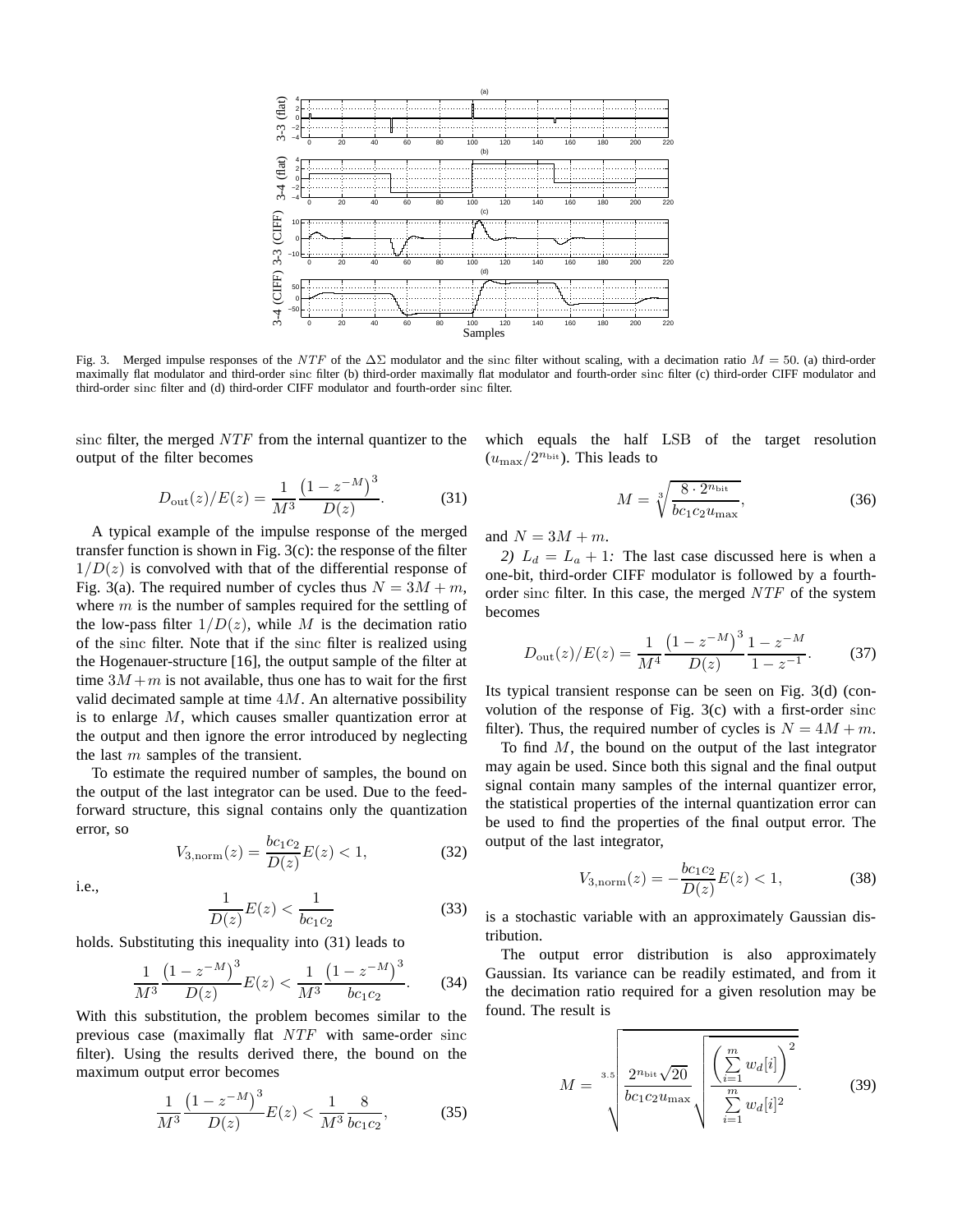Here,  $w_d[i]$  is the *i*th sample of the impulse response corresponding to  $1/D(z)$ . The required number of cycles can be estimated from  $N = 4M + m$ .

The derivation of these results can be found in [4, Sec. 4.2].

# *C. Improved Line-Frequency Suppression*

In critical applications, the suppression available by using the simple sinc filters may not be adequate, especially if the line frequency and/or the on-chip oscillator frequency is inaccurate. In this case, the zeros of the  $sinc<sup>k</sup>$  filter can be staggered around the line frequency  $f_l$ , thus widening the frequency range where the rejection is high.

To modify the zeros of the filter, the rotated  $\text{sinc}^k$  filter (RS filter) introduced by Lo Presti [17] may be used. A secondorder factor of its transfer function is of the form

$$
H(z) = \frac{1 - 2(\cos M\alpha)z^{-M} + z^{-2M}}{1 - 2(\cos \alpha)z^{-1} + z^{-2}},
$$
 (40)

where  $z = e^{j2\pi f/f_s}$  and  $\alpha$  represents the angle of the modified complex conjugate zeros in the z plane. If  $\alpha = 0$ , the expression simplifies to the transfer function of a secondorder classical sinc filter. The details of the design method and optimization of this filter to suppress noise in a given region (say  $f_l \pm 5\%$ ) can be found in [17]. Note that in the case of narrow-band filtering the angle of the zeros,  $\alpha$ , is very small, thus  $cos(\alpha)$  is very close to 1. In this case, the number of bits in the digital word required for the accurate representation of the coefficients would be very large. To save chip area, in the implementation of this filter a different approach is used (cf. Sec. V-C).

If such an improved filter is used at the output of the modulator, it is very hard to find the required number of cycles analytically. But, since  $\alpha$  is typically very small, the impulse response of the modified sinc filter is very similar to that of the original filter. Thus, a good estimation for  $M$  and  $N$  can be found by assuming that a simple sinc filter was used, and can be corrected if required.

# V. CASE STUDY: A THIRD-ORDER, 22-BIT INCREMENTAL ADC

In this section, a brief overview of the design of a 22 bit incremental converter is given. Details of the design and performance of the converter can be found in [12].

## *A. Modulator Structure and Gain Control*

A third-order low-distortion CIFF structure with a singlebit quantizer was chosen for the converter (Fig. 2), followed by a modified fourth-order sinc filter. For the required 22 bit resolution, (39) suggests a minimum decimation ratio  $M = 353$ ,  $m = 30$  and  $N = 4M + m$ , when the circuit and coefficients of Fig. 2 were used. In the actual circuit, to make the implementation of  $1/M^{L_d}$  easier,  $M = 512$  was used. Simulations indicated that using such  $M$ , the tail end of the transient response can be neglected without decreasing the performance, thus, in the final circuit  $N = 4M$  was used. This way, the quantization error was reduced by using larger

M, but the tail end of the transient response  $(m)$  could be neglected.

To prevent the overloading of the delta-sigma loop, but yet to allow the input signal to reach  $\pm V_{\text{ref}}$ , the input signal needed to be attenuated by a suitable factor. Since the IDC (unlike most conventional delta-sigma ADCs) must provide accurate gain along with high linearity, the gain reduction must be realized by a circuit which is insensitive to the inaccuracy of its components. This can be achieved by using  $n_c$  capacitors at the input stage, out of which only  $m_c < n_c$  is used to sample the input signal and  $n_c$  are used to sample the feedback signal, thus realizing a scaling by  $m_c/n_c$  of the input signal. To convert the gain error introduced by the mismatch of the scaling circuit to an out-of-band periodic noise, in every clock cycle different  $m_c$  capacitors are selected to sample the input signal. The details of this scheme can be found in [12].

# *B. Offset Correction*

The inherent offset of the delta-sigma loop must be corrected with a very high accuracy, so that the residual offset is less than 10  $\mu$ V. This cannot be achieved using chopper stabilization, which is only effective for a first-order loop. Correlated double sampling can also be used for offset suppression, but it would have required an extra clock phase in this application. Hence, the offset correction used in this device was a generalized version of chopper stabilization, which was named "fractal sequencing." Here, the propagation path of the dc offset is inverted during conversion, controlled by a sequence which provides offset correction for an arbitrary number of cascaded integrator stages. The details of this technique can also be found in [18] and [12].

# *C. Digital Filter Realization*

The fourth-order digital sinc filter used in the chip uses multiple staggered zeros around each notch frequency [17], to allow for drift in the clock rate or the line frequency. It has a modified transfer function including staggered zeros, and uses a novel implementation which differs from the familiar Hogenauer structure [16] and also from the one suggested by [17]. It utilizes a programmable counter in place of the four cascaded differentiators needed in the Hogenauer scheme. The filter contains a control unit which stores the zeros of  $H(z)$ , and it operates the counter so as to implement these zeros. It provides a high noise rejection, and needs only a low complexity circuitry. Details about the filter implementation can be found in [19] and [12].

## *D. Implementation and Measurement Results*

Three different versions of the complete ADC were implemented in a  $0.6-\mu m$  CMOS technology. The first one has a slow maximum data rate (13.75 Hz), and includes a digital filter which rejects both 50 and 60 Hz with a wide multiple notch at 55 Hz. It has low output noise (0.25 ppm). The second chip also has a slow data rate (12.5 Hz or 15 Hz), a main notch at either 50 or 60 Hz, with greater rejection (at least 120 dB within a 3% variation from the selected